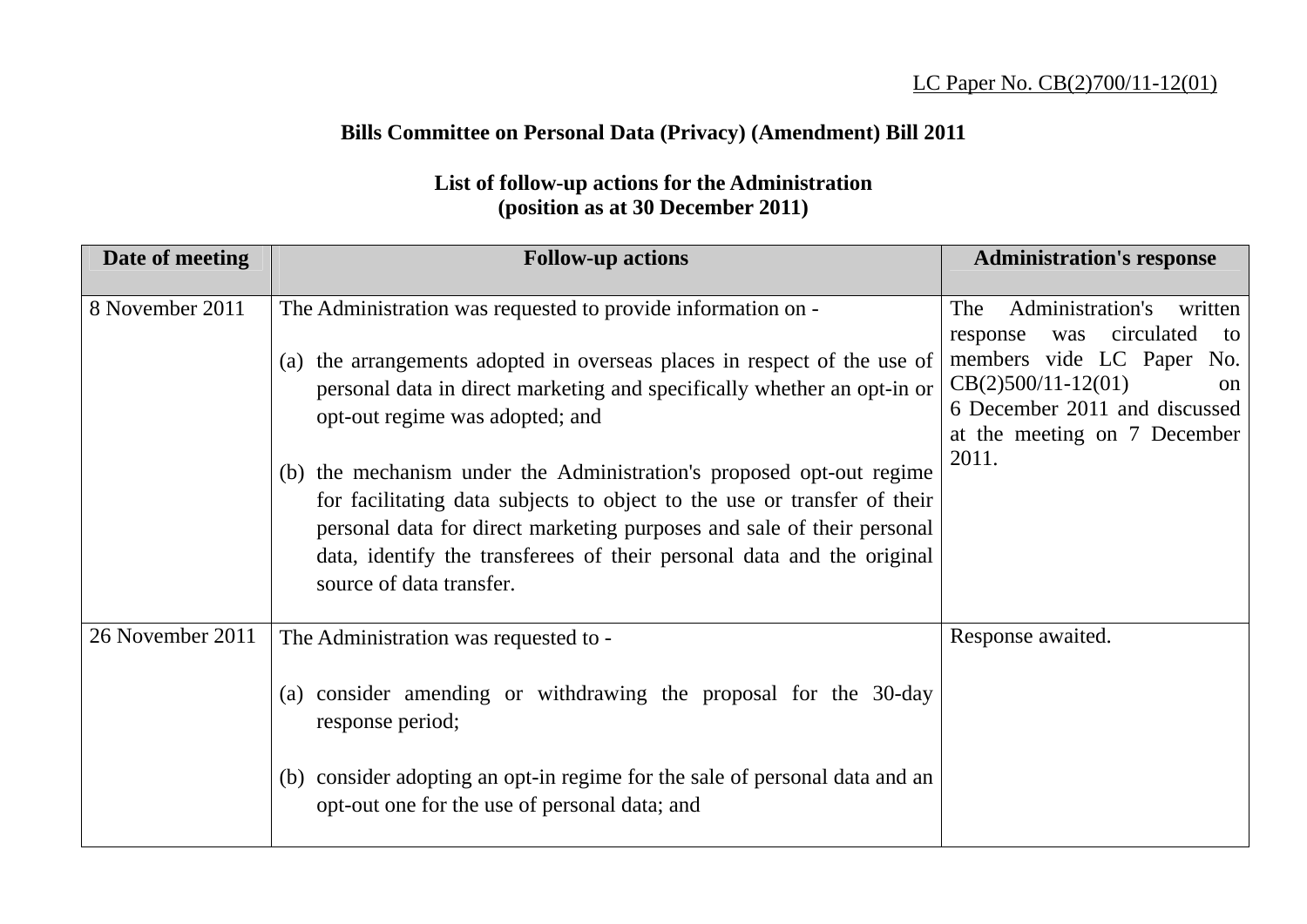| Date of meeting | <b>Follow-up actions</b>                                                                                                                                                                                                                                                                                                                                | <b>Administration's response</b>                                                                                                                                                                                |
|-----------------|---------------------------------------------------------------------------------------------------------------------------------------------------------------------------------------------------------------------------------------------------------------------------------------------------------------------------------------------------------|-----------------------------------------------------------------------------------------------------------------------------------------------------------------------------------------------------------------|
|                 | (c) device a mechanism to request data users to provide information on<br>each and every transferee of data subjects' personal data upon data<br>subjects' request.                                                                                                                                                                                     |                                                                                                                                                                                                                 |
| 7 December 2011 | The Administration was requested to provide a written response to $-$<br>(a) the views expressed in deputations' submissions on individual clauses<br>of the Bill; and<br>(b) views and concerns raised by members and the Legal Adviser to the<br>Bills Committee on Personal Data (Privacy) Amendment Bill ("the<br>Bill") on the following clauses - | The Administration's response<br>on (a) was circulated vide LC<br>Paper No. $CB(2)569/11-12(01)$<br>on 14 December 2011 and was<br>discussed at the meeting on 13<br>December 2011.<br>Response on (b) awaited. |
|                 | Long title                                                                                                                                                                                                                                                                                                                                              |                                                                                                                                                                                                                 |
|                 | whether the drafting of the long title of the Bill could be more<br>(i)<br>concise;                                                                                                                                                                                                                                                                     |                                                                                                                                                                                                                 |
|                 | the Administration's considerations underpinning the drafting of<br>(ii)<br>the long title of an Ordinance, e.g. whether there were any<br>policy considerations behind any change in the drafting;                                                                                                                                                     |                                                                                                                                                                                                                 |
|                 | Section 2                                                                                                                                                                                                                                                                                                                                               |                                                                                                                                                                                                                 |
|                 | the need for changing the plural form of the word "data" to the<br>(i)<br>collective singular in the Personal Data (Privacy) Ordinance<br>(Cap. 486) ("PDPO");                                                                                                                                                                                          |                                                                                                                                                                                                                 |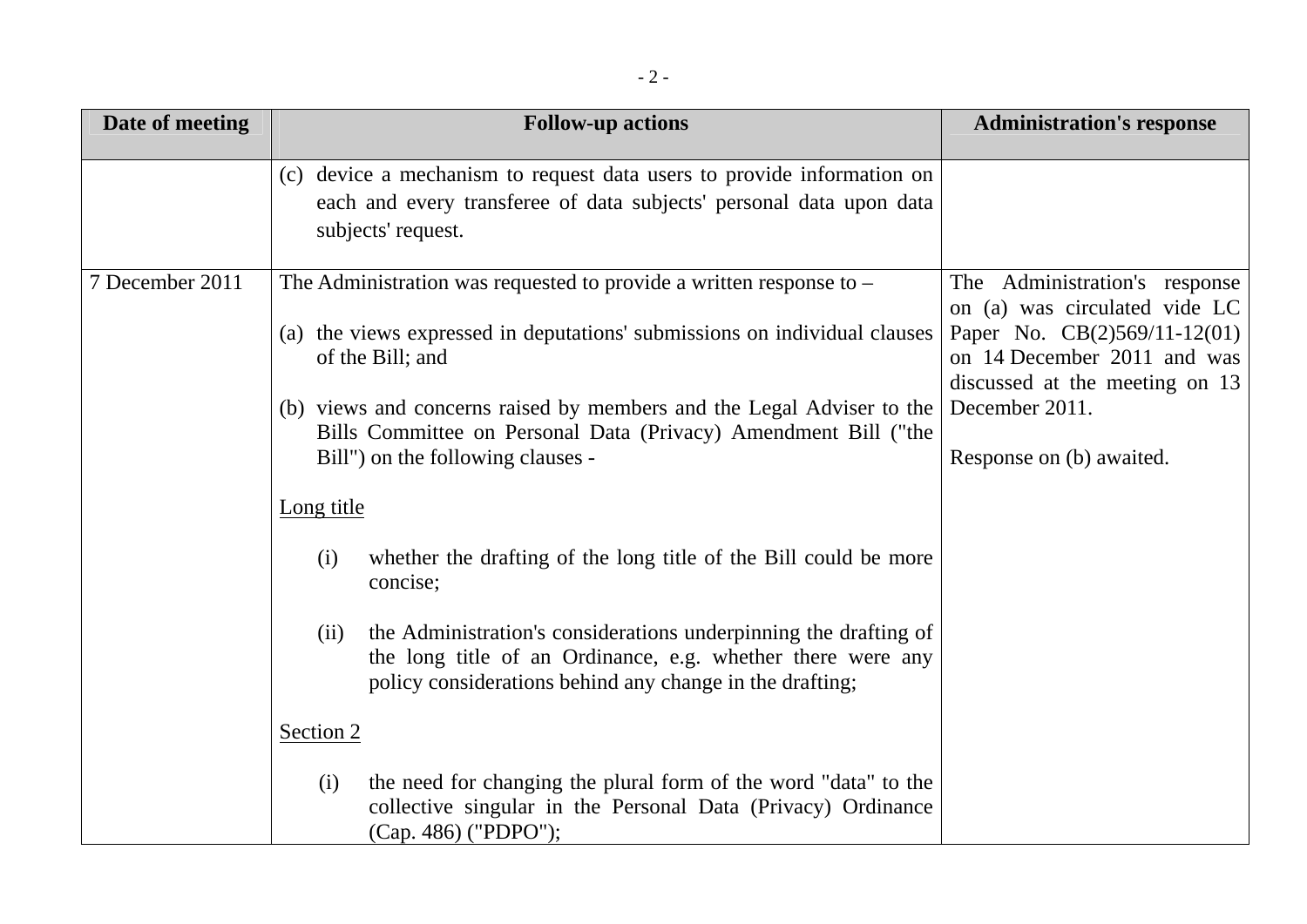| Date of meeting | <b>Follow-up actions</b>                                                                                                                                                                                                                                                                                                                                                                                                                                                        | <b>Administration's response</b> |
|-----------------|---------------------------------------------------------------------------------------------------------------------------------------------------------------------------------------------------------------------------------------------------------------------------------------------------------------------------------------------------------------------------------------------------------------------------------------------------------------------------------|----------------------------------|
|                 | in connection with section 2, whether "rule of law" could be<br>(ii)<br>replaced by any alternative to avoid confusion with its usual<br>meaning;                                                                                                                                                                                                                                                                                                                               |                                  |
|                 | Section 8                                                                                                                                                                                                                                                                                                                                                                                                                                                                       |                                  |
|                 | whether the drafting of the proposed amendment to section<br>(i)<br>$8(1)(g)$ was appropriate, as it did not duly reflect the mutual<br>assistance relationship between Privacy Commissioner for<br>Personal Data ("PCPD") and its counterparts in jurisdictions<br>outside Hong Kong and it was more a power than function;<br>the appropriateness of using the word "shall" in section $8(1)(g)$ ,<br>(ii)<br>which might give rise to an interpretation that PCPD had a duty |                                  |
|                 | to provide assistance upon request from its counterparts outside<br>Hong Kong and did not have discretion to decide whether to<br>accede to such requests;                                                                                                                                                                                                                                                                                                                      |                                  |
|                 | Section $8(2A)$                                                                                                                                                                                                                                                                                                                                                                                                                                                                 |                                  |
|                 | the existing fee-charging mechanism for PCPD's services and<br>(i)<br>products and past examples on PCPD's fee-charging services<br>and products;                                                                                                                                                                                                                                                                                                                               |                                  |
|                 | given that it should be PCPD's top priority to devote its<br>(ii)<br>resources to the general public rather than individual                                                                                                                                                                                                                                                                                                                                                     |                                  |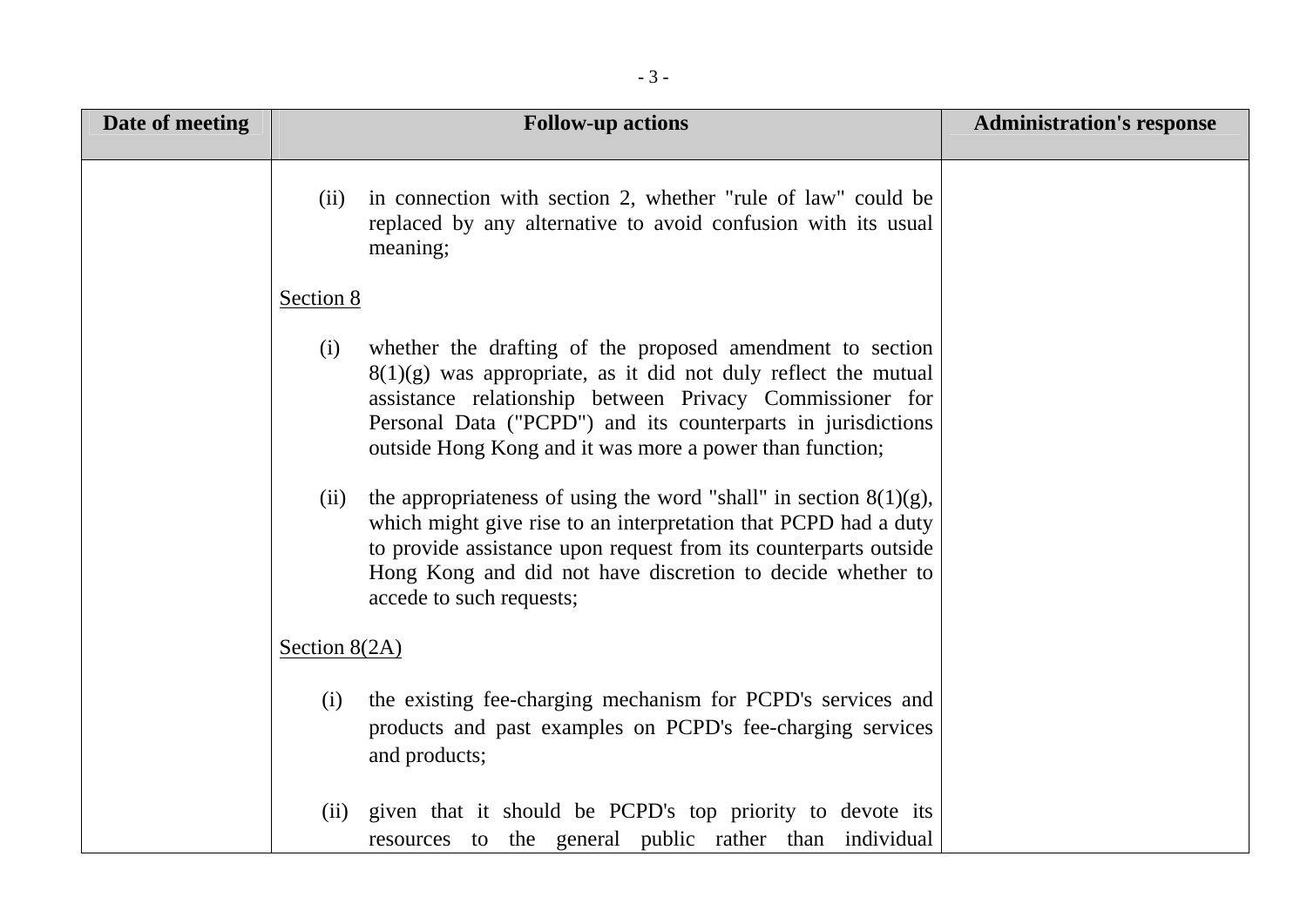| Date of meeting  | <b>Follow-up actions</b>                                                                                                                                                                                                                                                                                                                                                                                                                                                                                                                                | <b>Administration's response</b> |
|------------------|---------------------------------------------------------------------------------------------------------------------------------------------------------------------------------------------------------------------------------------------------------------------------------------------------------------------------------------------------------------------------------------------------------------------------------------------------------------------------------------------------------------------------------------------------------|----------------------------------|
|                  | organizations, the relationship between PCPD's fee-charging<br>power under the proposed new section $8(2A)$ and its duty to<br>promote awareness and understanding of, and compliance with,<br>the provisions of PDPO, in particular the data protection<br>principles under section $8(1)(c)$ ; and                                                                                                                                                                                                                                                    |                                  |
|                  | (iii) whether the proposed new section $8(2A)$ should be revised<br>having regard to members' concerns and suggestions and to<br>reflect the more specific need for charges as outlined in PCPD's<br>submission on its current fee charging arrangement.                                                                                                                                                                                                                                                                                                |                                  |
| 13 December 2011 | The Administration was requested to -                                                                                                                                                                                                                                                                                                                                                                                                                                                                                                                   | Response awaited.                |
|                  | Section 11A<br>(a) provide precedents for the proposed new section 11A on immunity<br>concerning a corporation sole both as a person and a body corporate<br>and explain the difference in drafting between section 11A and the<br>similar immunity clause in the Ombudsman Ordinance (Cap. 397);<br>Section $14(9)(c)$<br>(b) consider replacing section $67(4)(c)$ with section $67(4)$ in section<br>$14(9)(c)$ , as section 67(4) should be applicable to the whole of section<br>14(4) because a data user return should be in the specified form; |                                  |
|                  |                                                                                                                                                                                                                                                                                                                                                                                                                                                                                                                                                         |                                  |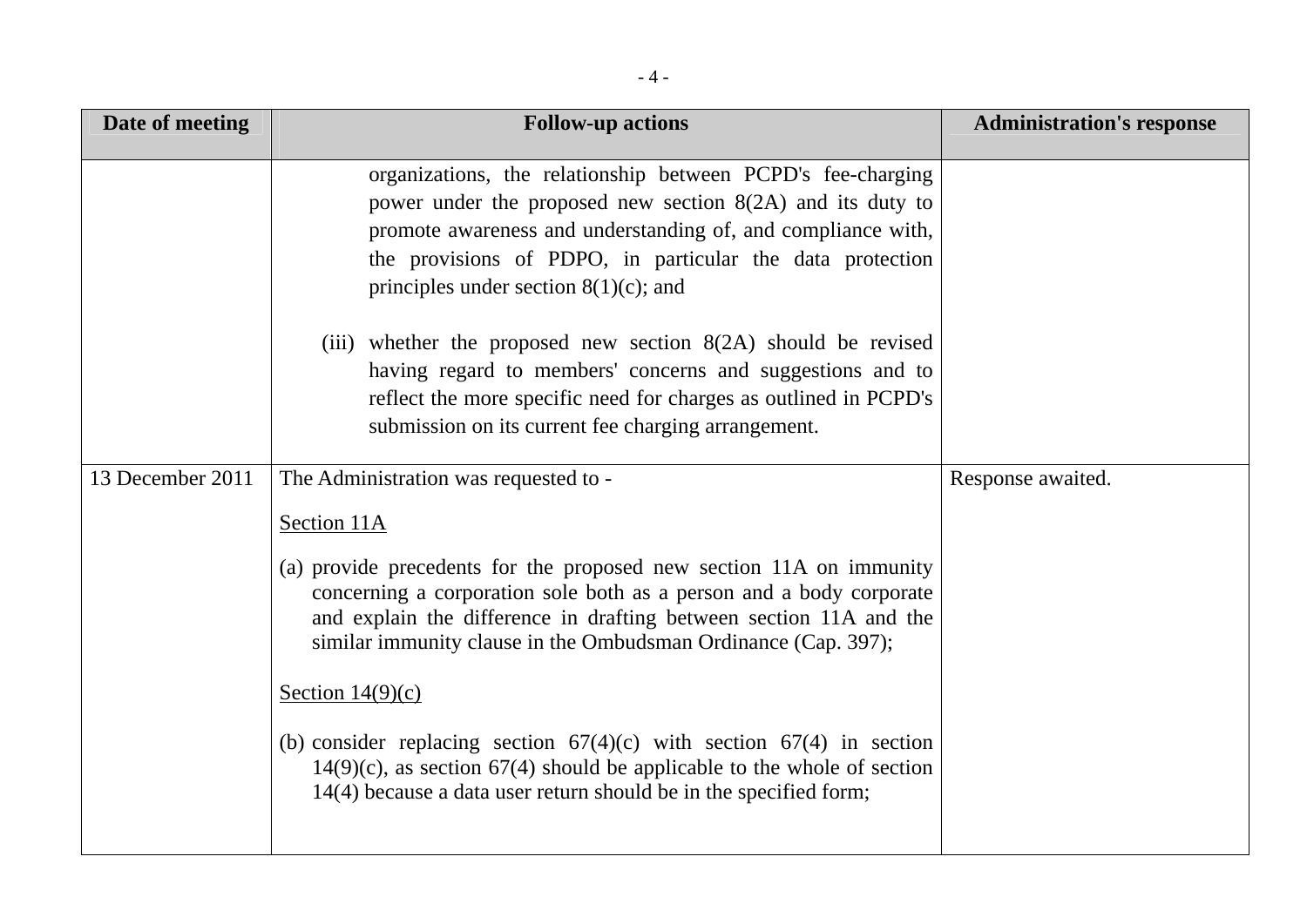| Date of meeting | <b>Follow-up actions</b>                                                                                                                                                                                                                                                                                                                                          | <b>Administration's response</b> |
|-----------------|-------------------------------------------------------------------------------------------------------------------------------------------------------------------------------------------------------------------------------------------------------------------------------------------------------------------------------------------------------------------|----------------------------------|
|                 | Section 14A                                                                                                                                                                                                                                                                                                                                                       |                                  |
|                 | (c) clarify whether the information contained in the data user return under<br>the proposed new section $14A(1)$ should include accompanying<br>documents and notice of changes;                                                                                                                                                                                  |                                  |
|                 | (d) refer to what actual provisions "under this or any other Ordinance" that<br>" the person is entitled or obliged to do so" in subsection (3);                                                                                                                                                                                                                  |                                  |
|                 | (e) consider the Law Society of Hong Kong's revision to the proposed new<br>section 14A(6), which suggested that the knowing or reckless<br>provision of "corrected" but still false or misleading information in the<br>data user return in accordance with the proposed new section $14A(4)$<br>should also be subject to the sanction under section $14A(6)$ ; |                                  |
|                 | Section 15                                                                                                                                                                                                                                                                                                                                                        |                                  |
|                 | (f) consider making corresponding amendments to section 15 (including<br>sections $15(2)(a)$ and (b)) in view of the proposed new section 14A<br>under which there might be information provided subsequent to the<br>original return;                                                                                                                            |                                  |
|                 | (g) clarify whether "prescribed form" in section 15(3) of PDPO was<br>different from "specified form" in section 67 of PDPO;                                                                                                                                                                                                                                      |                                  |
|                 | Section 18                                                                                                                                                                                                                                                                                                                                                        |                                  |
|                 | (h) review the phrase "having the data user informing $\ell$ supplying" in                                                                                                                                                                                                                                                                                        |                                  |